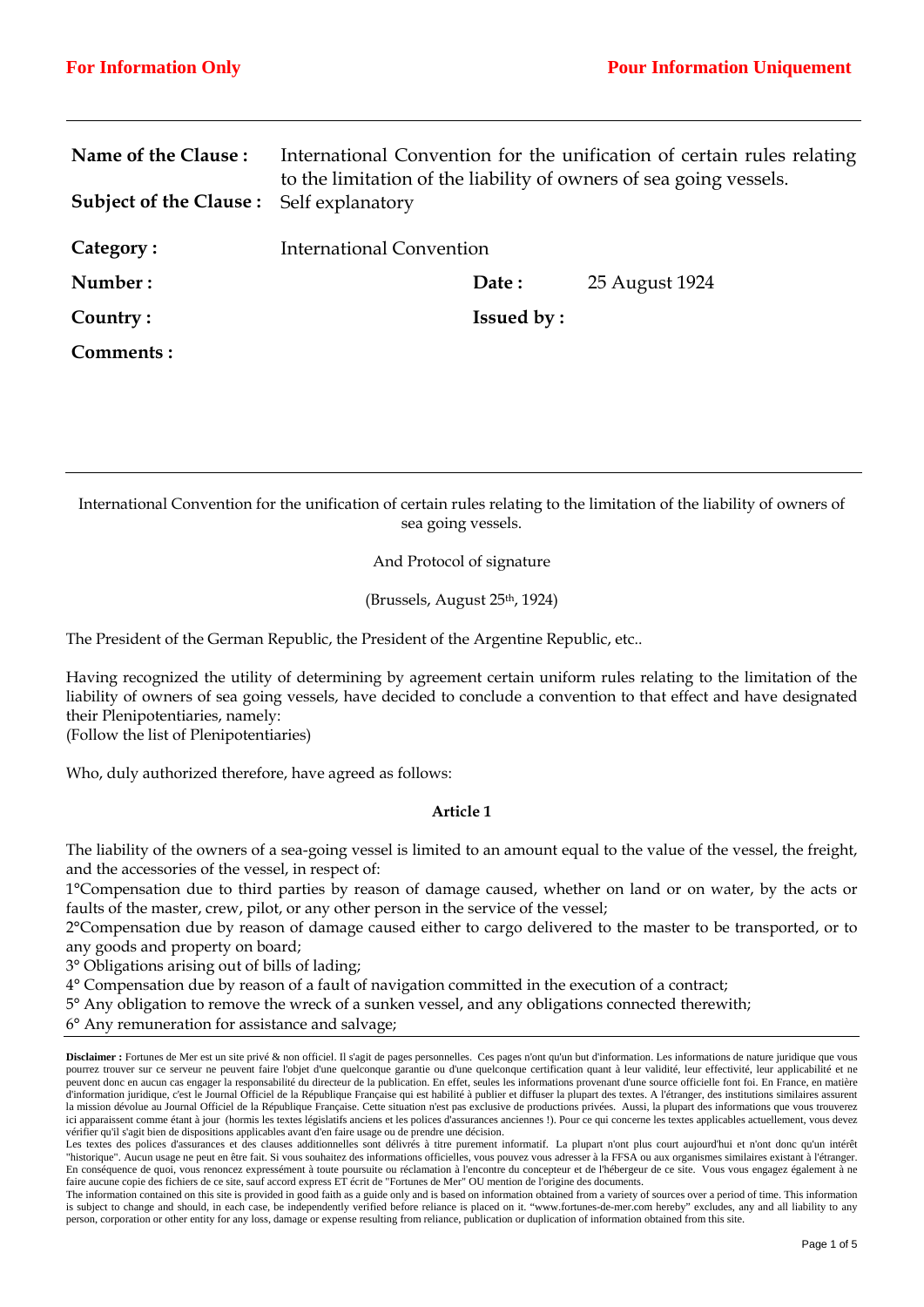7° Any contribution of the shipowner in general average

8° Obligations arising out of contracts entered into or transactions carried out by the master, acting within the scope of this authority, away from the vessel's home port, where such contracts or transactions are necessary for the preservation of the vessel or the continuation of the voyage, provided that the necessity is not caused by any insufficiency or deficiency of equipment or sores at the beginning of the voyage.

Provided that, as regards the cases mentioned in Nos 1, 2, 3, 4 and 5 the liability referred in the preceding provisions shall not exceed an aggregate sum equal to 8 pounds sterling per ton of the vessel's tonnage.

## **Article 2**

The limitation of liability laid down in the foregoing Article does not apply;

1° To obligations arising out of acts or faults of the owner of the vessel;

 $2^{\circ}$  to any of the obligations referred to in n°8 or Article 1, when the owner has expressly authorized or ratified such obligations;

3° to obligations on the owner arising out the engagement of the crew and other persons in the service of the vessel. Where the owner or a part owner of the vessel is at the same time the master, he cannot claim limitation of liability for his faults of navigation and the faults of persons in the service of the vessel.

## **Article 3**

An owner who avails himself of the limitation of his liability to the value of the vessel, freight and accessories of the vessel must prove that value.

The valuation of the vessel shall be based upon the condition of the vessel at the points of time hereinafter set out:

1° In cases of collision or others accidents, as regards all claims connected therewith, including contractual claims which have originated up to the time of arrival of the vessel at the first port reached after the accident, and also as regards claims in general average arising out of the accident, the valuation shall be according to the condition of the vessel at the time of her arrival at that first port.

If before that time a fresh accident, distinct from the first accident, has reduced the value of the vessel, any diminution of value so caused shall not be taken into account in considering claims connected with the previous accident.

For accidents occurring during the sojourn of a vessel in port, the valuation shall be according to the condition of the vessel at that port after the accident.

2° If it is a question of claims relating to the cargo, or arising on a bill of lading, not being claims provided for in the preceding paragraphs, the valuation shall be according to the condition of the vessel at the port of destination of the cargo, or at the place where the voyage is broken.

If the cargo is destined to more than one port and the damage is connected with one and the same cause the valuation shall be according to the condition of the vessel at the first of those ports.

3° In all the other cases referred to in Article 1, the valuation shall be according to the condition of the vessel at the end of the voyage.

### **Article 4**

The freight referred to in Article 1, including passage money, is deemed, as respects vessels of every description, to be a lump sum fixed at all events at 10 per cent of the value of the vessel at the commencement of the voyage. That indemnity is due even though no freight be then earned by the vessel.

### **Article 5**

The accessories referred to in Article 1 mean:

1° Compensation of material damage, sustained by the vessel since the beginning of the voyage, and not repaired;

2° General average contributions in respect of material damage sustained by the vessel since the beginning of the voyage, and not repaired.

Payments on policies of insurance, as well as bounties, subventions, and other national subsidies, are not deemed to be accessories.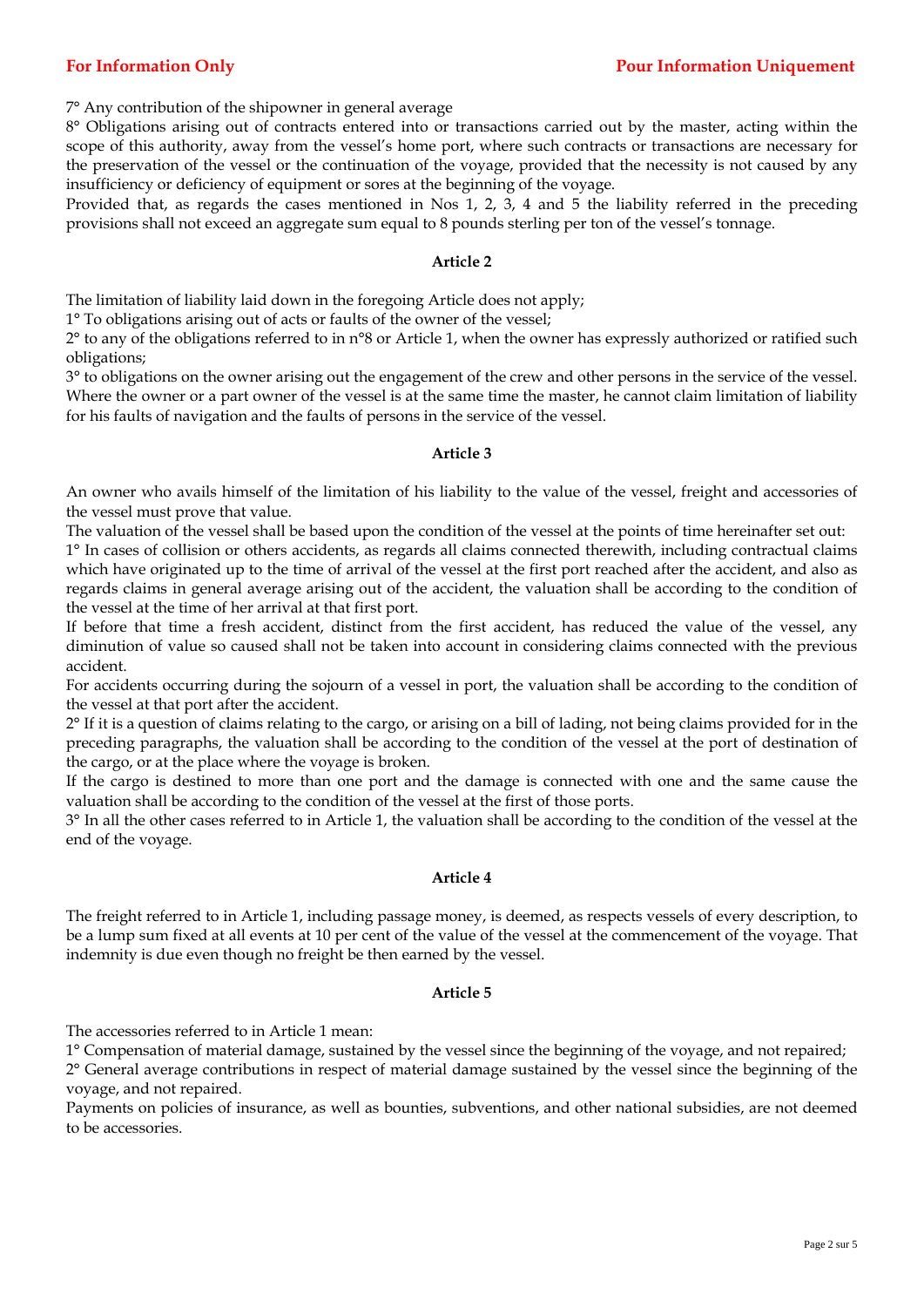## **Article 6**

The various claims connected with a single accident, or in respect of which, in the absence of an accident, the value of a vessel is ascertained at a single port, rank with one another against the amount representing the extent of the owner's liability, regard being had to the order of the liens.

In proceedings with respect to the distribution of this sum the decisions given by the competent courts of the contracting States shall be evidence of a claim.

## **Article 7**

Where death or bodily injury is caused by the acts or faults of the captain, crew, pilot, or any other person in the service of the vessel, the owner of the vessel is liable to the victims or their representatives in an amount exceeding the limit of the liability provided for in the preceding Articles up to 8 pounds sterling per ton of the vessel's tonnage. The victims of a single accident or their representatives rank together against the sum constituting the extent of liability.

If the victims or their representatives are not fully compensated by this amount, they rank, as regards the balance of their claims, with the other claimants against the amount's mentioned in the preceding Articles, regard being had to the order of the liens.

The same limitation of liability applies to passengers as respects the carrying vessel but does not apply to the crew or other persons in the service of that vessel whose right of action in the case of death or bodily injury remains governed by the national law of the vessel.

## **Article 8**

Where a vessel is arrested and security is given for an amount equal to the full limit of liability, it shall accrue to the benefit of all creditors whose claims are subject to this limit.

Where the vessel is subsequently again arrested, the court may order its release, if the owner while submitting to the jurisdiction of the court, proves that he has already given security for an amount equal to the full limit of his liability, that the security so given is satisfactory, and that the creditor is assured of receiving the benefit thereof.

If the security is given for a smaller amount or if security is required on several successive occasions, the effect will be regulated by agreement between the parties, or by the court, so as to ensure that the limit of liability be not exceeded.

If different creditors take proceedings before courts of different States, the owner may, before each court, require account to be taken of the whole of the claims and debts so as to ensure that the limit of liability be not exceeded. The national laws shall determine question of procedure and time limits for the purpose of applying the preceding rules.

### **Article 9**

In the event of any action or proceeding being taken on one of the grounds enumerated in Article 1, the court may, on the application of the owner of the vessel order that proceedings against the property of the owner other than the vessel, its freight and accessories shall be stayed for a period sufficient to permit the sale of the vessel and distribution of the proceeds amongst the creditors.

### **Article 10**

Where the person who operates the vessel without owning it or the principal charterer is liable under one of the heads enumerated in Article 1, the provisions of this Convention are applicable to him.

# **Article 11**

For the purposes of the provisions of this Convention, "tonnage" is calculated as follows: In the case of steamers and other mechanically propelled vessels, net tonnage, with the addition of the amount deducted from the gross tonnage on account of engine-room space for the purpose of ascertaining the net tonnage; In the case of sailing vessels, net tonnage.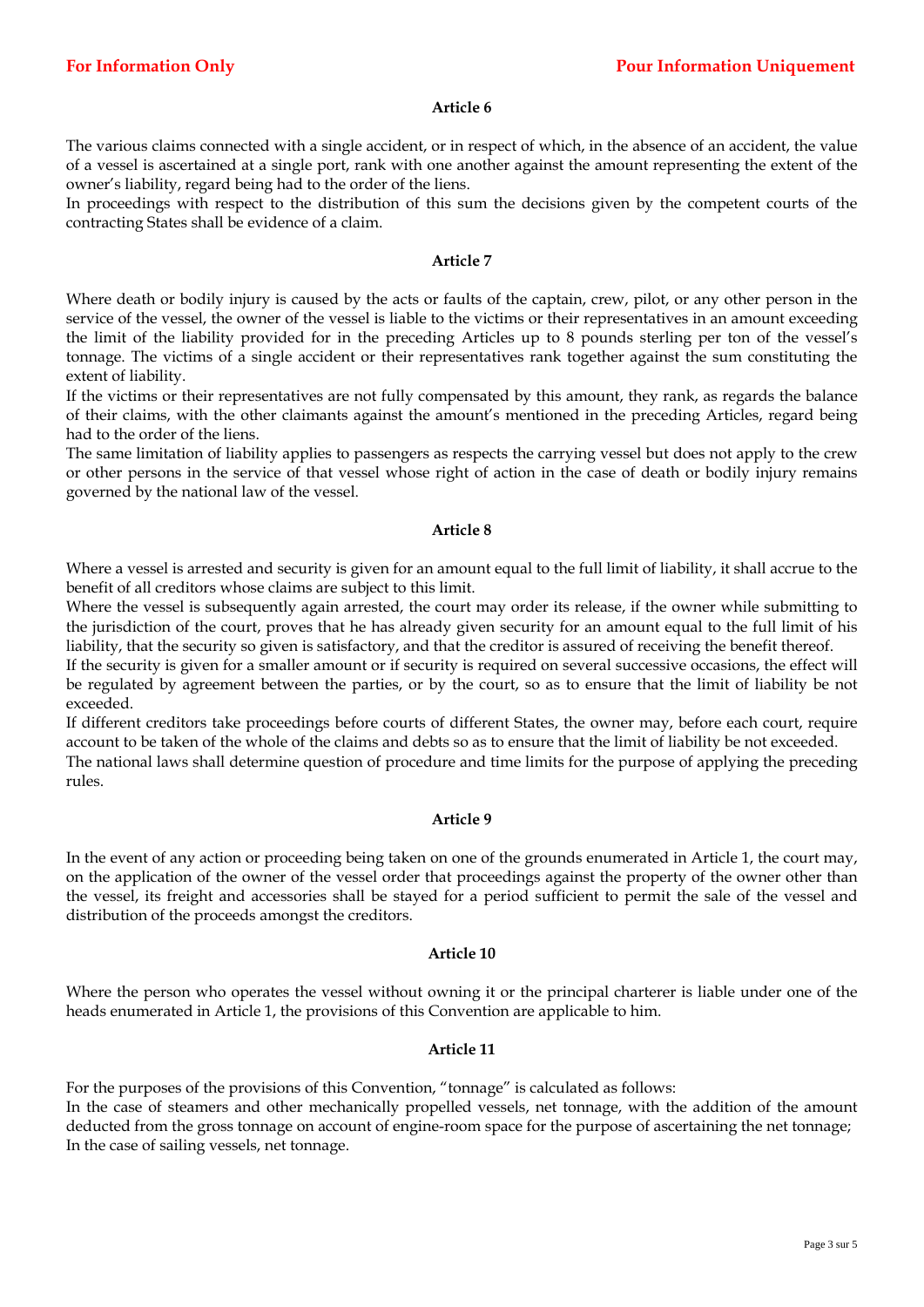## **Article 12**

The provisions of this Convention shall be applied in each contracting State in cases in which the ship for which the limit of responsibility is invoked is a national of another contracting State, as well as in any other cases provided for by the national laws.

Nevertheless the principle formulated in the preceding paragraph does not affect the right of the contracting State not to apply the provisions of this Convention in favour of the nationals of a non-contracting State.

## **Article 13**

This convention does not apply to vessels of war, nor to government vessels appropriated exclusively to the public service.

## **Article 14**

Nothing in the foregoing provisions shall be deemed to affect in any way the competence of tribunals modes of procedure, or methods of execution authorized by the national laws.

## **Article 15**

The monetary units mentioned in this Convention mean their gold value.

Those contracting States in which the pound sterling is not a monetary unit reserve to themselves the right of translating the sums indicated in this Convention in terms of pound sterling into terms of their own monetary system in round figures.

The national laws may reserve to the debtor the right of discharging this debt in national currency according to the rate of exchange prevailing at the dates fixed in Article 3.

## **Article 16**

After an interval of not more than tow years from the day on which the convention is signed, the Belgian Government shall place itself in communication with the Governments of the High Contracting Parties which have declared themselves prepared to ratify the convention, with a view to deciding whether it shall be put into force. The ratification shall be deposited at Brussels at a date to be fixed by agreement among the said Governments. The first deposit of ratifications shall be recorded in a procès-verbal signed by the representatives of the Powers which take part therein and by the Belgian Minister for Foreign Affairs.

The subsequent deposits of ratifications shall be made by means of a written notification, addressed to the Belgian Government, and accompanied by the instrument of ratification.

A duly certified copy of the procès-verbal relating to the first deposit of ratifications, of the notifications referred to in the previous paragraph, and also of the instruments of ratification accompanying them, shall be immediately sent by the Belgian Government through the diplomatic channel to the powers who have signed this Convention or who have acceded to it. In the cases contemplated in the preceding paragraph the said Government shall inform them at the same time of the time of the date on which it received the notification.

# **Article 17**

Non signatory States may accede to the present Convention whether or not they have been represented at the International Conference at Brussels.

A State which desires to accede shall notify its intention in writing to the Belgian Government, forwarding to it the document of accession, which shall be deposited in the archives of the said Government.

The Belgian Government shall immediately forward to all the States which have signed or acceded to the Convention a duly certified copy of the notification and of the act of accession, mentioning the date on which it received the notification.

## **Article 18**

The High Contracting Parties may at the time of signature, ratification or accession declare their acceptance of the present Convention does not include any or all of the self-governing dominions, or of the colonies, overseas